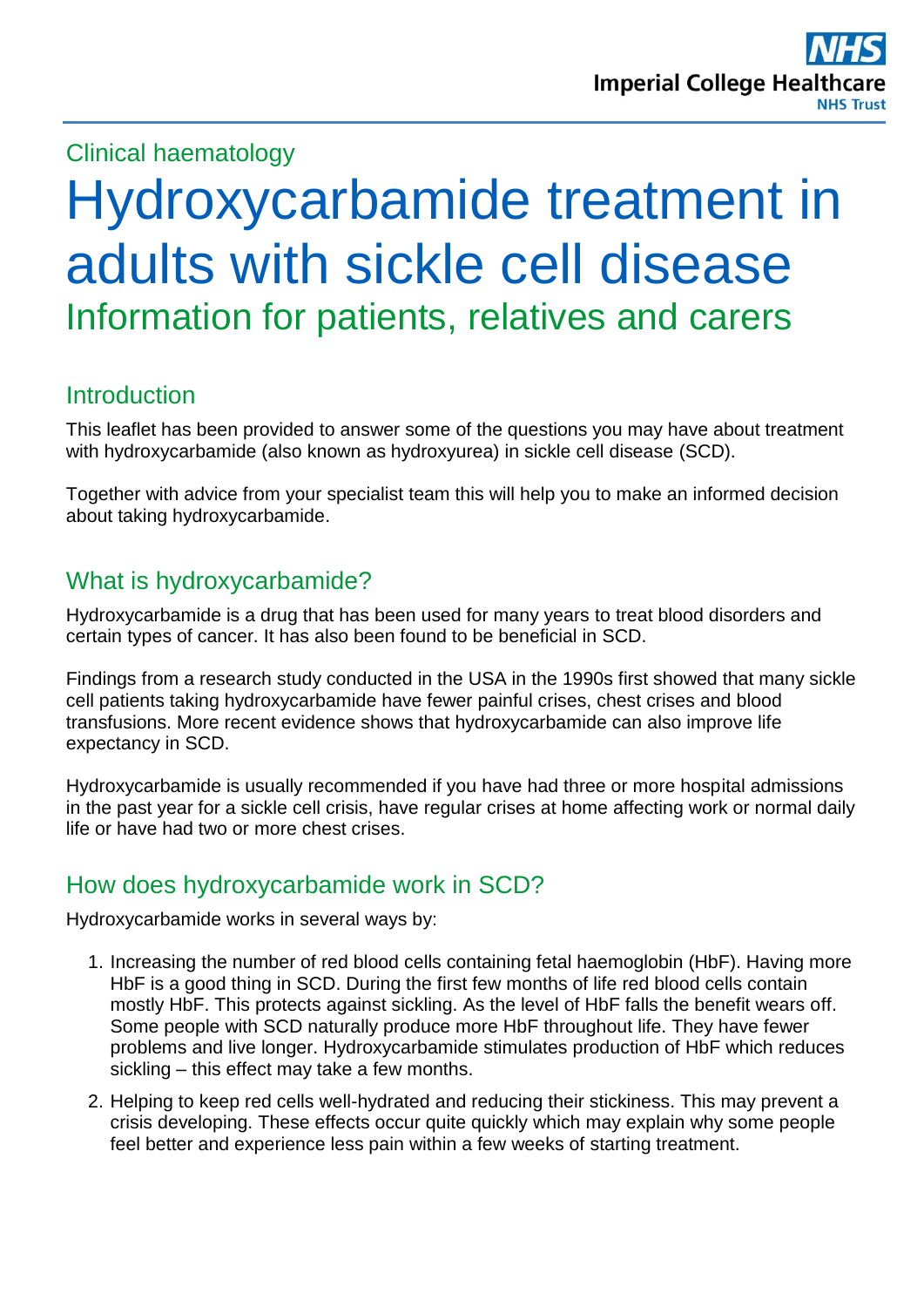3. Reducing the number of white blood cells which is often high in people severely affected by SCD. These cells produce chemicals that can cause inflammation and trigger a crisis. Having fewer white cells makes sickling less likely.

## How do I take hydroxycarbamide?

Hydroxycarbamide comes in 500 mg capsules and is taken by mouth once a day. After starting treatment the dose of hydroxycarbamide is usually gradually increased. This will be monitored and adjusted when you attend the outpatient clinic. The maximum dose depends on your weight, blood counts and how you respond to the drug but for adults is usually three to four capsules per day.

Hydroxycarbamide should be taken either before or after food at approximately the same time each day. The capsules should be swallowed whole with plenty of water. Take care not to break open the capsules – if this happens accidentally, wash your hands straight away. If you have difficulty swallowing the capsules, ask your doctor or pharmacist if hydroxycarbamide can be provided in a different form.

It is important to take hydroxycarbamide as prescribed to ensure you get the most benefit from treatment and avoid unwanted effects. If you miss a dose, take the next dose as usual and do not double it. If you have been unable to take hydroxycarbamide regularly, it is important that you tell your doctor or clinical nurse specialist (CNS) at your next clinic appointment. If you think you may run out of capsules before your next clinic appointment contact your CNS who will be able to arrange a prescription. If you take too much hydroxycarbamide by mistake, you should contact the haematology team urgently for advice.

Before you start treatment, please read the medication leaflet provided by pharmacy.

## How do I store and dispose of hydroxycarbamide?

- Store in a dry place at room temperature
- Make sure it is placed in a secure location out of the reach of children and pets
- Return any unused medication to your hospital or local pharmacy
- Do not throw the capsules in the bin or flush them down the toilet

## Are there any side effects associated with hydroxycarbamide?

Most people tolerate hydroxycarbamide treatment well but, like all medicines, there are some potential side effects. The risk of side effects is reduced by seeing you regularly in the clinic and checking your blood counts. Most side effects are reversible on stopping or reducing the medication.

Low blood counts are a side effect you should be aware of. If this happens you may notice you:

- are more tired or short of breath due to a fall in haemoglobin
- bruise or bleed more easily due to low platelets (a type of blood cell important in blood clotting)
- develop mouth ulcers or pick up infections more easily due to low white blood cells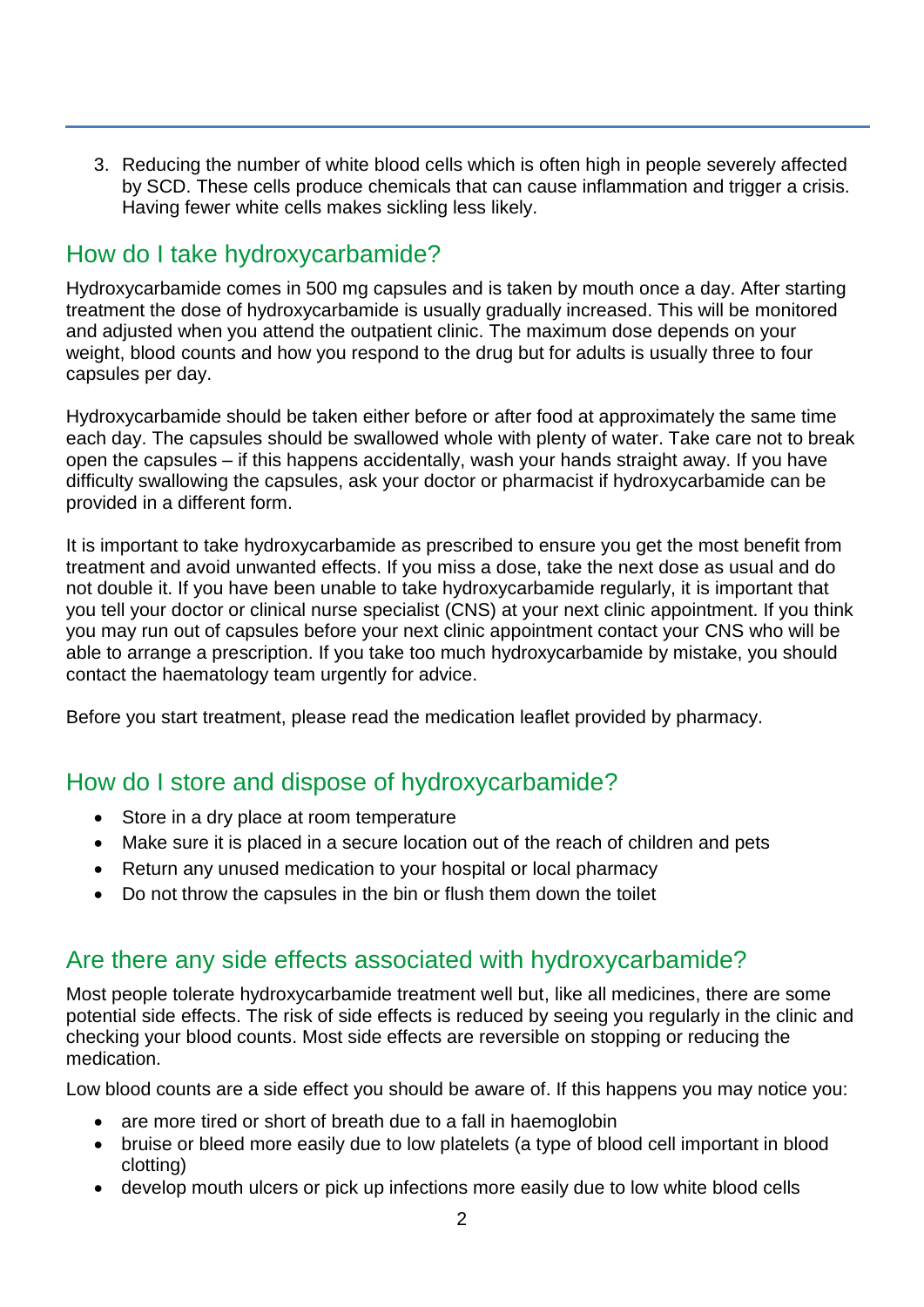#### **If you experience any of the symptoms listed on page 2 or develop a fever greater than 38<sup>o</sup>C (100.4<sup>o</sup> F) you should contact the haematology 24/7 triage renal and haematology triage unit** (**RHTU) on 020 3311 7755 or go to the nearest A&E immediately.**

You may not initially be aware that your blood counts are low so it is important to attend your clinic appointments for these to be checked. You can discuss any other symptoms that you are concerned about with your doctor or CNS at these appointments.

Other unwanted effects that can occur include an upset stomach (diarrhoea, constipation or sickness), poor appetite, headaches or dizziness, allergic reaction such as skin rash, skin and nail pigmentation, hair thinning, skin ulceration, abnormal liver or kidney function tests. Most of these are uncommon.

There have been concerns that hydroxycarbamide may increase the risk of developing leukaemia and other cancers. However, after more than 20 years' experience of its use in SCD internationally, there is no evidence to support this.

If you are taking hydroxycarbamide you or your partner should use condoms even if another form of contraception is used. This protects you or your partner from exposure to the small amounts of the drug present in semen or vaginal secretions and any possible harm that might result.

## Can I take other medicines with hydroxycarbamide?

It is safe to take hydroxycarbamide with most other medications. You should let your doctor, CNS or pharmacist know about all other medications you are taking or are prescribed.

Live vaccines (e.g. yellow fever vaccine) should be avoided.

#### Can I eat and drink as usual?

Yes. Eat a balanced, healthy diet and drink plenty of water.

### Can I drink alcohol while taking hydroxycarbamide?

Yes. You should not exceed the maximum recommended weekly limits of 21 units of alcohol for a man and 14 units for a woman.

### What if I or my partner would like to become pregnant?

Hydroxycarbamide treatment does not stop you or your partner from having children. If you are planning to have children you should discuss this first with your haematologist or CNS. Hydroxycarbamide must be stopped for at least three months before conception to avoid any risk to the baby. While you are on treatment it is important to use reliable contraception.

If you or your partner becomes pregnant while taking hydroxycarbamide contact your doctor or CNS immediately for further advice.